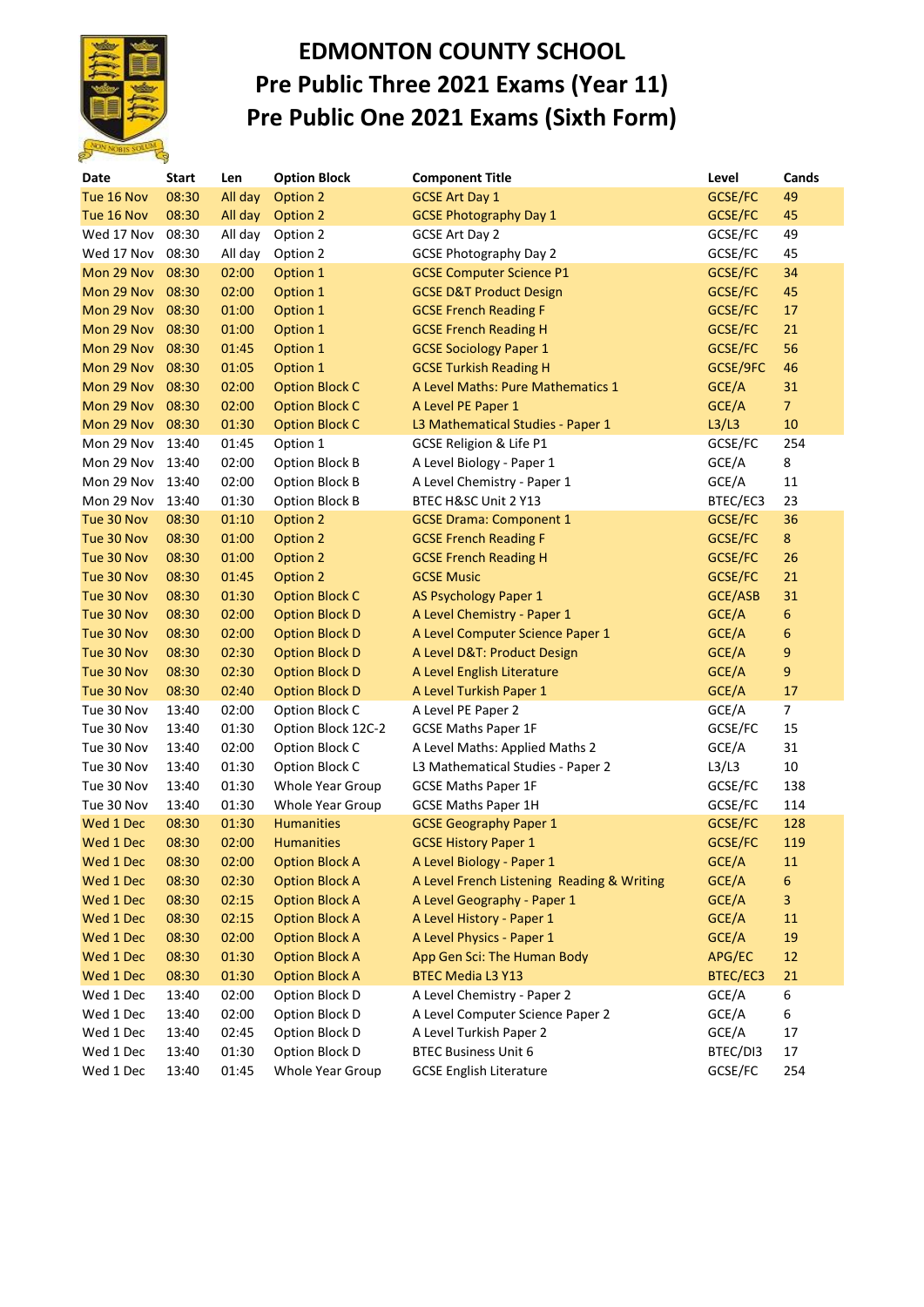

## **EDMONTON COUNTY SCHOOL Pre Public Three 2021 Exams (Year 11) Pre Public One 2021 Exams (Sixth Form)**

| Date      | <b>Start</b> | Len   | <b>Option Block</b>       | <b>Component Title</b>               | Level           | Cands           |
|-----------|--------------|-------|---------------------------|--------------------------------------|-----------------|-----------------|
| Thu 2 Dec | 08:30        | 01:45 | Option 1                  | <b>GCSE Computer Science P2</b>      | GCSE/FC         | 34              |
| Thu 2 Dec | 08:30        | 01:15 | Option 1                  | <b>GCSE French Writing F</b>         | GCSE/FC         | 17              |
| Thu 2 Dec | 08:30        | 01:15 | Option 1                  | <b>GCSE French Writing H</b>         | GCSE/FC         | 21              |
| Thu 2 Dec | 08:30        | 01:45 | Option 1                  | <b>GCSE Sociology Paper 2</b>        | GCSE/FC         | 56              |
| Thu 2 Dec | 08:30        | 01:25 | Option 1                  | <b>GCSE Turkish Writing H</b>        | GCSE/9FC        | 46              |
| Thu 2 Dec | 08:30        | 01:30 | Option 1                  | L2 Hospitality & Catering Unit 1     | L2/AW           | 34              |
| Thu 2 Dec | 08:30        | 02:00 | <b>Option Block E</b>     | A Level Economics Paper 1            | GCE/A           | 15              |
| Thu 2 Dec | 08:30        | 02:00 | <b>Option Block E</b>     | A Level Sociology - Paper 1          | GCE/A           | 21              |
| Thu 2 Dec | 08:30        | 01:30 | <b>Option Block E</b>     | <b>BTEC Business Unit 3 [Y13]</b>    | BTEC/EC3        | 25              |
| Thu 2 Dec | 08:30        | 01:30 | <b>Option Block E</b>     | FM Core Pure Mathematics 1           | GCE/A           | $6\phantom{.}6$ |
| Thu 2 Dec | 13:40        | 01:15 | Option 2                  | <b>GCSE French Writing F</b>         | GCSE/FC         | 8               |
| Thu 2 Dec | 13:40        | 01:15 | Option 2                  | <b>GCSE French Writing H</b>         | GCSE/FC         | 26              |
| Thu 2 Dec | 13:40        | 02:00 | Option Block A            | A Level Biology - Paper 2            | GCE/A           | 11              |
| Thu 2 Dec | 13:40        | 02:00 | Option Block A            | A Level French Writing               | GCE/A           | 6               |
| Thu 2 Dec | 13:40        | 02:15 | Option Block A            | A Level Geography - Paper 2          | GCE/A           | 3               |
| Thu 2 Dec | 13:40        | 01:30 | Option Block A            | A Level History - Paper 2            | GCE/A           | 11              |
| Thu 2 Dec | 13:40        | 02:00 | Option Block A            | A Level Physics - Paper 2            | GCE/A           | 19              |
| Fri 3 Dec | 08:30        | 02:00 | <b>Option Block B</b>     | A Level Biology - Paper 2            | GCE/A           | 8               |
| Fri 3 Dec | 08:30        | 02:00 | <b>Option Block B</b>     | A Level Chemistry - Paper 2          | GCE/A           | 11              |
| Fri 3 Dec | 08:30        | 02:30 | <b>Option Block B</b>     | A Level English Literature           | GCE/A           | 11              |
| Fri 3 Dec | 08:30        | 01:45 | <b>Whole Year Group</b>   | <b>GCSE Biology H</b>                | GCSE/FC         | 51              |
| Fri 3 Dec | 08:30        | 01:15 | <b>Whole Year Group</b>   | <b>GCSE Comb Sci: Biology F</b>      | GCSE/9FC        | 108             |
| Fri 3 Dec | 08:30        | 01:15 | <b>Whole Year Group</b>   | <b>GCSE Comb Sci: Biology H</b>      | GCSE/9FC        | 93              |
| Fri 3 Dec | 13:40        | 02:00 | <b>Option Block E</b>     | A Level Sociology - Paper 2          | GCE/A           | 21              |
| Fri 3 Dec | 13:40        | 01:30 | Option Block E            | FM Core Pure Mathematics 2           | GCE/A           | 6               |
| Fri 3 Dec | 13:40        | 01:45 | Whole Year Group          | GCSE Religion & Life P2              | GCSE/FC         | 254             |
| Mon 6 Dec | 08:30        | 01:30 | <b>Humanities</b>         | <b>GCSE Geography Paper 2</b>        | GCSE/FC         | 128             |
| Mon 6 Dec | 08:30        | 01:00 | <b>Humanities</b>         | <b>GCSE History Paper 2</b>          | GCSE/FC         | 119             |
| Mon 6 Dec | 08:30        | 02:30 | <b>Option Block C</b>     | A Level Turkish Y12 Paper 1          | GCE/A           | 9               |
| Mon 6 Dec | 08:30        | 02:00 | <b>Option Block C</b>     | AS Mathematics Paper 1               | GCE/ASB         | 19              |
| Mon 6 Dec | 08:30        | 03:00 | <b>Option Block C</b>     | <b>BTEC Business Unit 2</b>          | BTEC/EC3        | 39              |
| Mon 6 Dec | 13:40        | 01:30 | Option Block B            | AS Biology - Paper 1                 | GCE/ASB         | 13              |
| Mon 6 Dec | 13:40        | 01:30 | Option Block B            | AS Chemistry - Paper 1               | GCE/ASB         | 9               |
| Mon 6 Dec | 13:40        | 02:00 | Option Block B            | BTEC Media Unit 1 Y12                | BTEC/EC3        | 19              |
| Mon 6 Dec | 13:40        | 01:45 | Whole Year Group          | <b>GCSE Chemistry H</b>              | GCSE/FC         | 51              |
| Mon 6 Dec | 13:40        | 01:15 | Whole Year Group          | <b>GCSE Comb Sci: Chemistry F</b>    | GCSE/9FC        | 108             |
| Mon 6 Dec | 13:40        | 01:15 | Whole Year Group          | <b>GCSE Comb Sci: Chemistry H</b>    | GCSE/9FC        | 93              |
| Tue 7 Dec | 08:30        | 00:35 |                           | <b>GCSE French Listening F</b>       | GCSE/9FC        | 25              |
| Tue 7 Dec | 08:30        | 02:00 | <b>Option Block C</b>     | A Level Psychology - Paper 1         | GCE/A           | 32              |
| Tue 7 Dec | 08:30        | 02:00 | <b>Option Block D</b>     | A Level Economics Y12 Paper 1        | GCE/A           | 29              |
| Tue 7 Dec | 08:30        | 01:30 | <b>Option Block D</b>     | AS Biology - Paper 1                 | GCE/ASB         | 12              |
| Tue 7 Dec | 08:30        | 02:00 | <b>Option Block D</b>     | <b>BTEC Business Unit 3</b>          | <b>BTEC/NDI</b> | 17              |
| Tue 7 Dec | 13:40        | 01:30 | Option Block 12C-2        | <b>GCSE Maths Paper 2F</b>           | GCSE/FC         | 15              |
| Tue 7 Dec | 13:40        | 01:30 | Option Block C            | AS Mathematics Paper 2               | GCE/ASB         | 19              |
| Tue 7 Dec | 13:40        | 01:30 | Whole Year Group          | <b>GCSE Maths Paper 2F</b>           | GCSE/FC         | 138             |
| Tue 7 Dec | 13:40        | 01:30 | Whole Year Group          | <b>GCSE Maths Paper 2H</b>           | GCSE/FC         | 114             |
| Wed 8 Dec | 08:30        | 01:00 | <b>Humanities</b>         | <b>GCSE Geography Paper 3</b>        | GCSE/FC         | 128             |
| Wed 8 Dec | 08:30        | 01:00 | <b>Option Block 12B-2</b> | <b>BTEC Media L2</b>                 | BTEC/AW2        | 23              |
| Wed 8 Dec | 08:30        | 02:15 | <b>Option Block A</b>     | A Level Y12 History Paper 1F         | GCE/A           | 8               |
| Wed 8 Dec | 08:30        | 01:30 | <b>Option Block A</b>     | App Gen Sci: Key Concepts in Science | APG/CE          | 9               |
| Wed 8 Dec | 08:30        | 01:30 | <b>Option Block A</b>     | AS Chemistry - Paper 1               | GCE/ASB         | 9               |
| Wed 8 Dec | 08:30        | 01:30 | <b>Option Block A</b>     | AS Physics - Paper 1                 | GCE/ASB         | 13              |
| Wed 8 Dec | 08:30        | 01:30 | <b>Option Block A</b>     | BTEC H&SC Unit 1 Y12                 | BTEC/EC3        | 27              |